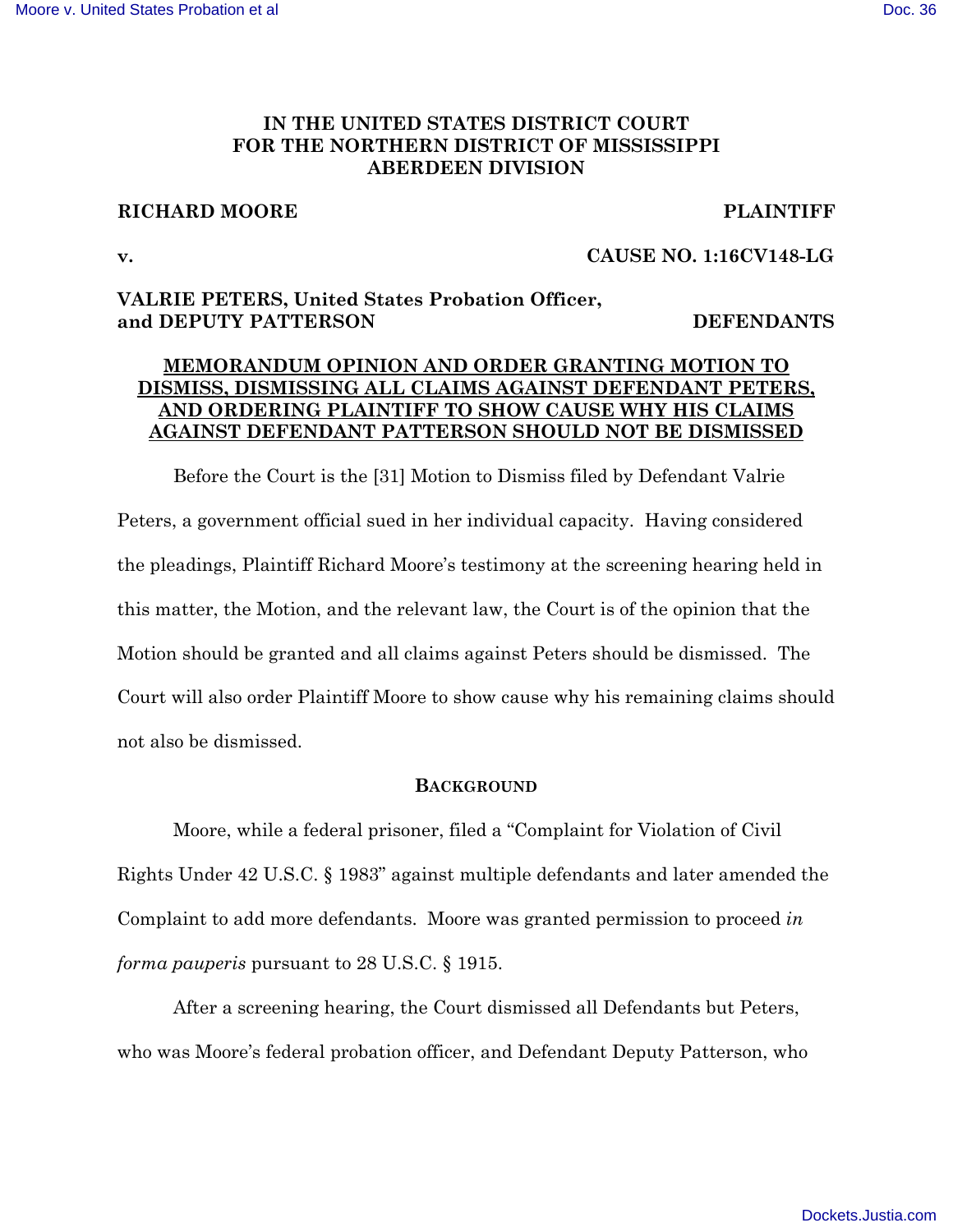Moore alleges is a deputy with the Pontotoc County Sheriff's Office.<sup>1</sup> Moore states that he "was released to the custody of the United States Probation Department in August 2013 to serve 3 years of supervised release." (Compl. 1, ECF No. 1). He further states that Defendant Peters told him

that it was unlikely he would succeed on supervised release. Ms. Peters stated that due to the fact that the Plaintiff not admitting [*sic*] to the crime to which he was accused and taking [the case] to trial, that the judge . . . and U.S. Probation office had rather Plaintiff spend the rest of his life in prison.

(*See id.* at 1-2).

Moore claims that "[o]ver the course of  $2 \frac{1}{2}$  years, ... Peters made several sexual advances toward" Moore, made sexual comments, and asked him sexually personal questions. (*See id.* at 2-3). He contends that "[o]n 3 different occasions," Peters demanded that he take a "urine test where she entered a restroom alone with" Moore and watched Moore's "exposed penis and made profane conversation and statements." (*See id.* at 2). He also alleges that Peters told him that if he reported "the sexual advances, she would have [the judge] violate his probation and would make sure plaintiff went to a prison where his life would be a living hell." (*See id.* at 2-3). The Complaint contains other allegations about comments Peters allegedly made to Moore or things she allegedly told him. (*See id.* at 3-4).

Additionally, Moore states that Peters worked with Moore's roommate, Tanner Vaughan, "to attempt to 'set-up' [Moore] in order to violate his probation.

<sup>&</sup>lt;sup>1</sup> Moore represented to the Court that he does not know Patterson's first name.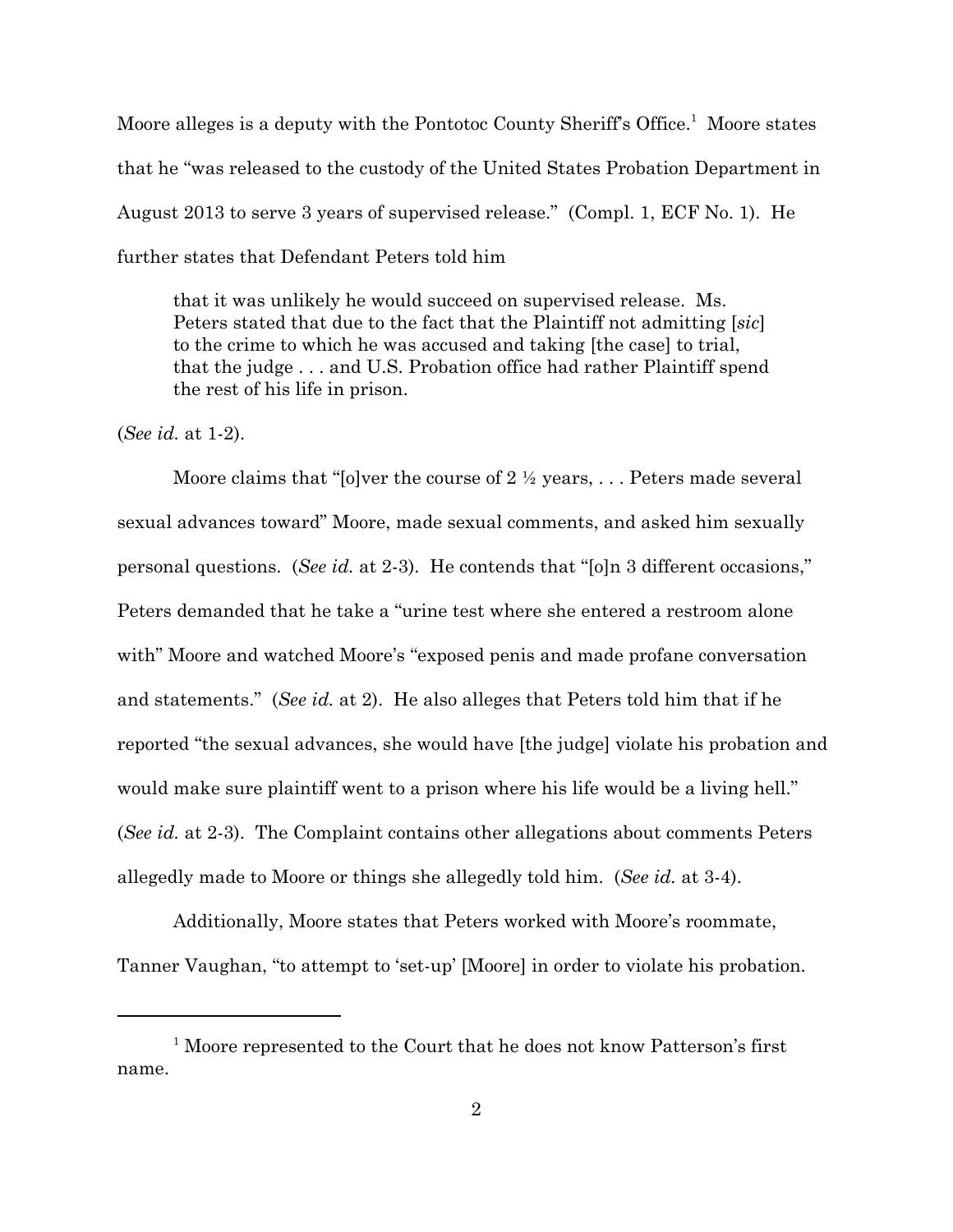(*See id.*). He states that Peters then "coordinated a full blown 'RAID' with over two dozen law enforcement officers at Plaintiff's residence." (*See id.* at 4). Moore alleges that "Peters located 3 'sex toys' shaped like a penis in Vaughan's bedroom [and she] cut open each 'toy' and sadistically laid them out . . . in open view to send a 'message' to" Moore. (*See id.* at 4-5).

Moore claims that Vaughan told Peters that Moore was going to file "an official complaint on Peters outlining the sexual harassment[,]" and that thereafter U.S. Marshals came to his home "and arrested him for a so-called probation violation" based on false accusations by Peters. (*See id.* at 5-6). At the screening hearing, Moore elaborated that he believed Peters was retaliating against him for not having sex with her by making "ridiculous claims of a probation violation in order to control and, ultimately, shut me down." (*See* Hearing Tr. 13:11-20).

Moore was found guilty of multiple probation violations, but contends that Peters "made up stories and made sure [he] lost his home, auto, and all vested interest in a large real estate purchase and causing the property to go in to default. Peters conducted several interviews with community members ranting about who he was having sex with and what he had 'against her.'" (*See* Compl. 6, ECF No. 1).

At the screening hearing, Moore again stated that Peters made "bogus assertions" at the probation revocation hearing "and the Court went along with that." (*See* Hearing Tr. 13:21-14:2). He testified: "Which, nothing could be further from the truth. It had everything to do with what the underlying deal was, which was she was divorced. And she spent a great deal of time – it became some type of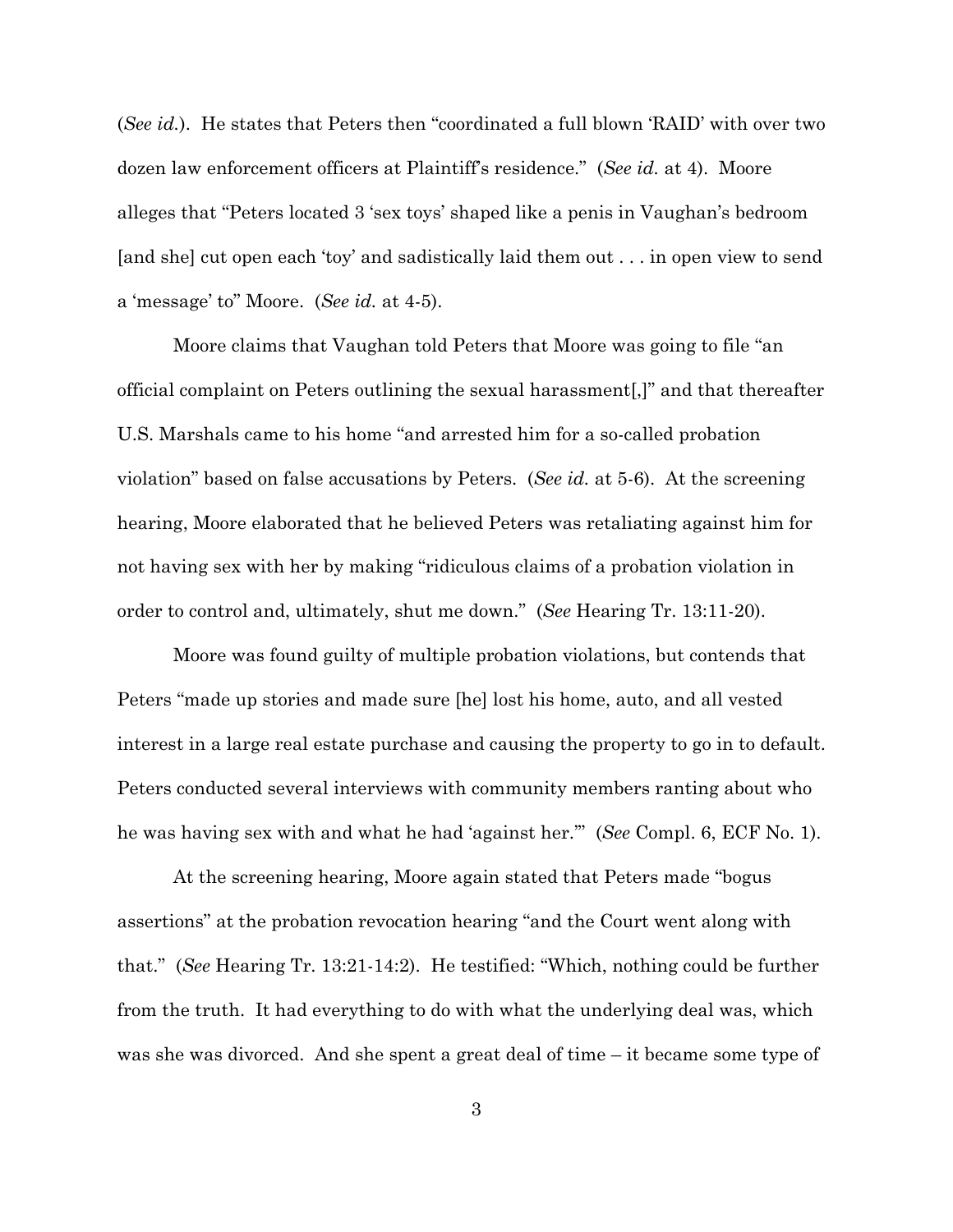obsessed fatal attraction." (*Id.* at 14:3-6); (*see also id.* at 13:16-17). Moore alleges that he has suffered permanent damages "by being harassed sexually, mental torture of 2 ½ years of being told that no one will believe a 'pervert' over a federal office. Plaintiff was and is being treated like an animal and thrown in prison because he refused to have sex with . . . Peters on several occasions." (*See* Compl. 6- 7, ECF No. 1).

With respect to Defendant Patterson, Moore states that Patterson colluded with Peters "in order to set a false and manufactured 'trap' to violate [Moore]'s supervised release." (Mot. To Amend 1, ECF No. 6). Moore claims that he was sent to "federal prison on false claims made by" Peters and Patterson. (*See id.* at 3).

Peters has filed a Motion to Dismiss pursuant to Federal Rule of Civil Procedure 12(b)(6). The Court advised Plaintiff Moore at the screening hearing that if he continued to represent himself, he would be expected to respond to motions. However, instead of filing a substantive response to the Motion, Moore filed a twopage "Answer" to the Court's July 17, 2017 [33] Order to Show Cause, stating in pertinent part that he "affirms his original Complaint of sexual assault[,] civil rights violations and collusion" against Peters. (*See* Answer 1-2, ECF No. 35).

#### **DISCUSSION**

In ruling on a 12(b)(6) motion, the Court accepts "as true the well-pleaded factual allegations in the complaint and construe[s] the complaint in the light most favorable to the plaintiff." *Hermann Holdings Ltd. v. Lucent Techs. Inc.*, 302 F.3d 552, 557 (5th Cir. 2002). "[A] complaint must contain sufficient factual matter,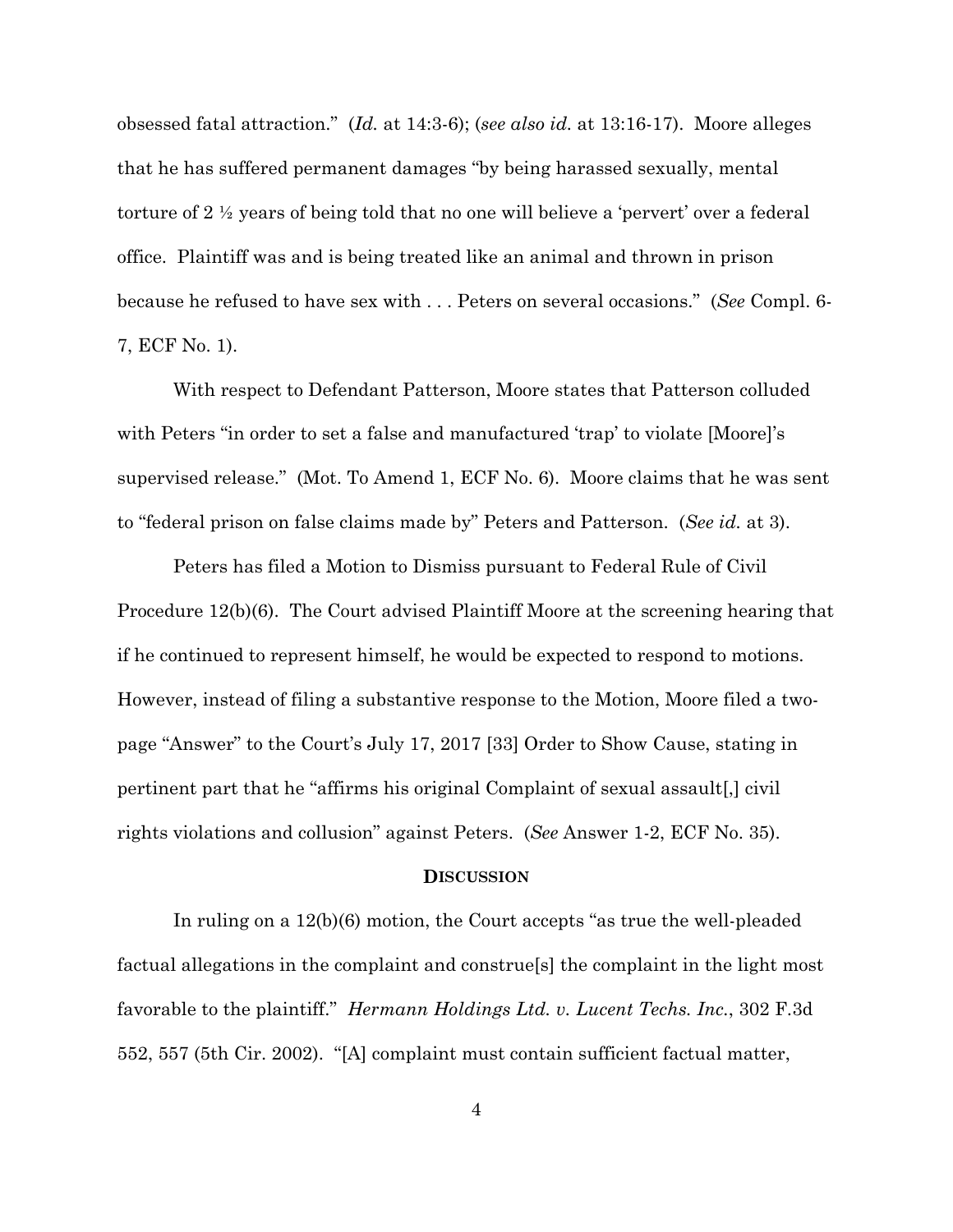accepted as true, to state a claim to relief that is plausible on its face." *See Ashcroft v. Iqbal*, 556 U.S. 662, 678 (2009) (citation and quotation marks omitted). "A claim has facial plausibility when the plaintiff pleads factual content that allows the court to draw the reasonable inference that the defendant is liable for the misconduct alleged." *Id.* The Court may dismiss "[a] complaint, as amended by a [screening] hearing ... pursuant to a Rule 12(b)(6) motion by the defendant ... if it lacks an arguable basis in law." *See Jackson v. Vannoy,* 49 F.3d 175, 176-77 (5th Cir. 1995).

The Court has construed Moore's claims against Peters as being made pursuant to *Bivens v. Six Unknown Named Agents of Federal Bureau of Narcotics*, 403 U.S. 388 (1971). (*See* Order 2, ECF No. 25). A *Bivens* action permits a person deprived of federal constitutional rights by a federal actor to maintain an action for monetary damages against that actor in an individual capacity. *See, e.g.*, *Iqbal*, 556 U.S. at 675-76. Moore's claims against Patterson, a state actor, are properly analyzed under Section 1983. Peters has now moved to dismiss Moore's Complaint on several grounds, including that *Heck v. Humphrey*, 512 U.S. 477 (1994), bars the claims against her, that she enjoys quasi-judicial immunity, and that she otherwise has qualified immunity. The Court discusses each ground in turn below.

## **A.** *HECK V. HUMPHREY*

Peters contends that *Heck* precludes Moore's claims. In *Heck*, the United States Supreme Court held that "to recover damages for allegedly unconstitutional conviction or imprisonment, or for other harm caused by actions whose unlawfulness would render a conviction or sentence invalid, a § 1983 plaintiff must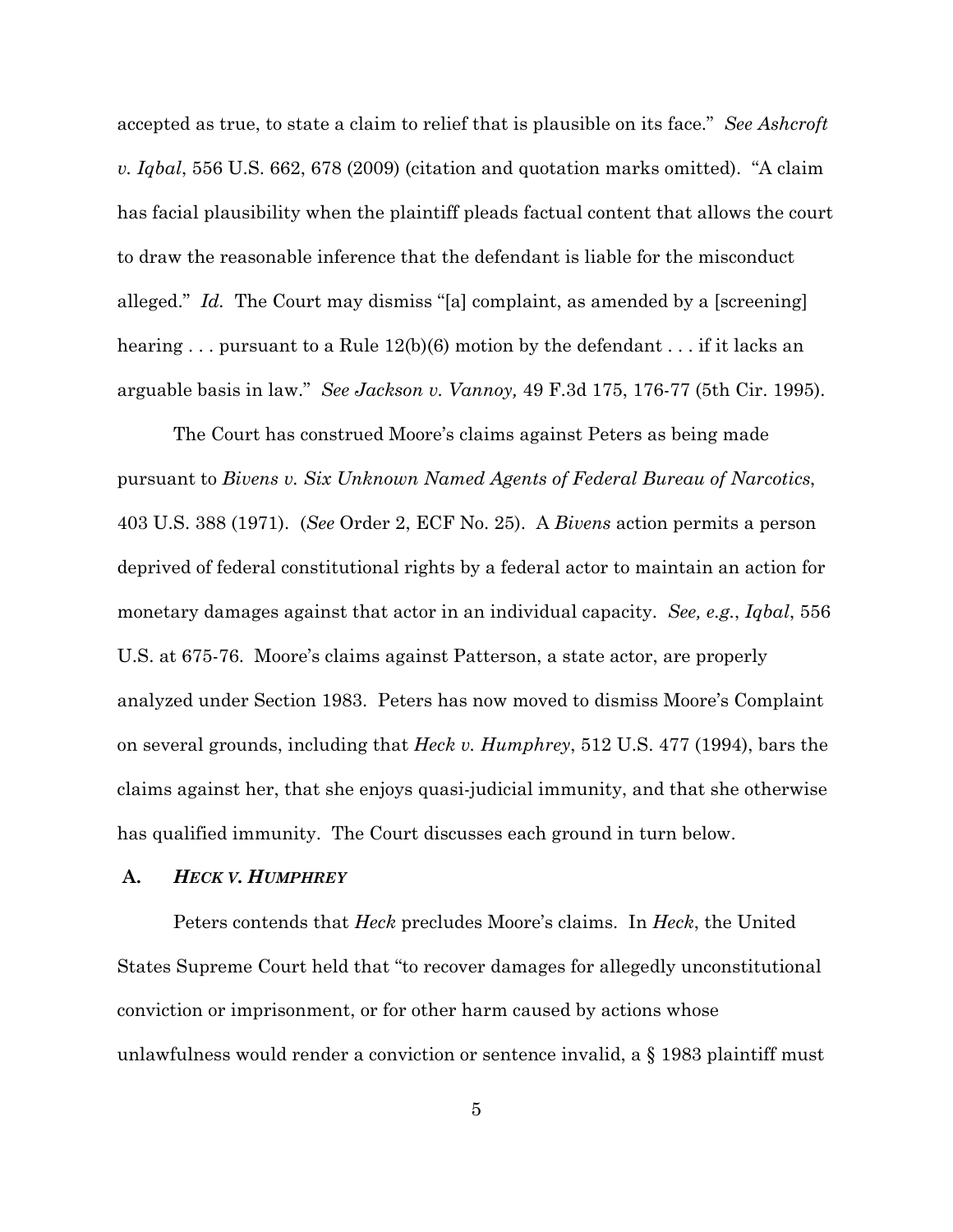prove that the conviction or sentence has been reversed on direct appeal" or otherwise determined to be invalid.<sup>2</sup> 512 U.S. at 486-87. "A claim for damages bearing that relationship to a conviction or sentence [or probation revocation] that has *not* been so invalidated is not cognizable under § 1983." *See id.* at 486 (emphasis in original); *see also Jackson,* 49 F.3d at 177 (applying *Heck* to a probation revocation). Thus, when a plaintiff "seeks damages in a § 1983 suit, the district court must consider whether a judgment in favor of the plaintiff would necessarily imply the invalidity of his [probation revocation]; if it would the complaint must be dismissed . . . ." *See Heck*, 512 U.S. at 486.

There is no allegation that a court has reversed Moore's probation revocation on direct appeal or otherwise declared the revocation invalid; rather, the Fifth Circuit has affirmed the district court's judgment. *See United States v. Moore*, No. 16-60316, 2017 WL 1437274, at \*1 (5th Cir. Apr. 24, 2017). To the extent Moore's claim is that Peters retaliated against him for not responding to her sexual advances by conspiring and/or colluding with others to arrest him for parole violations that he did not commit and by falsely testifying at his probation revocation hearing, such claims are *Heck*-barred because a judgment in Moore's favor on those claims would necessarily imply the invalidity of the probation revocation. *See, e.g.*, *Jackson,* 49 F.3d at 177; *Cougle v. Cty. of DeSoto*, 303 F. App'x 164, 165-66 (5th Cir. 2008); *Crow v. Penry*, 102 F.3d 1086, 1087 (10th Cir. 1996)

<sup>2</sup> *Heck* applies equally to *Bivens* actions. *See Stephenson v. Reno*, 28 F.3d 26, 27 (5th Cir. 1994).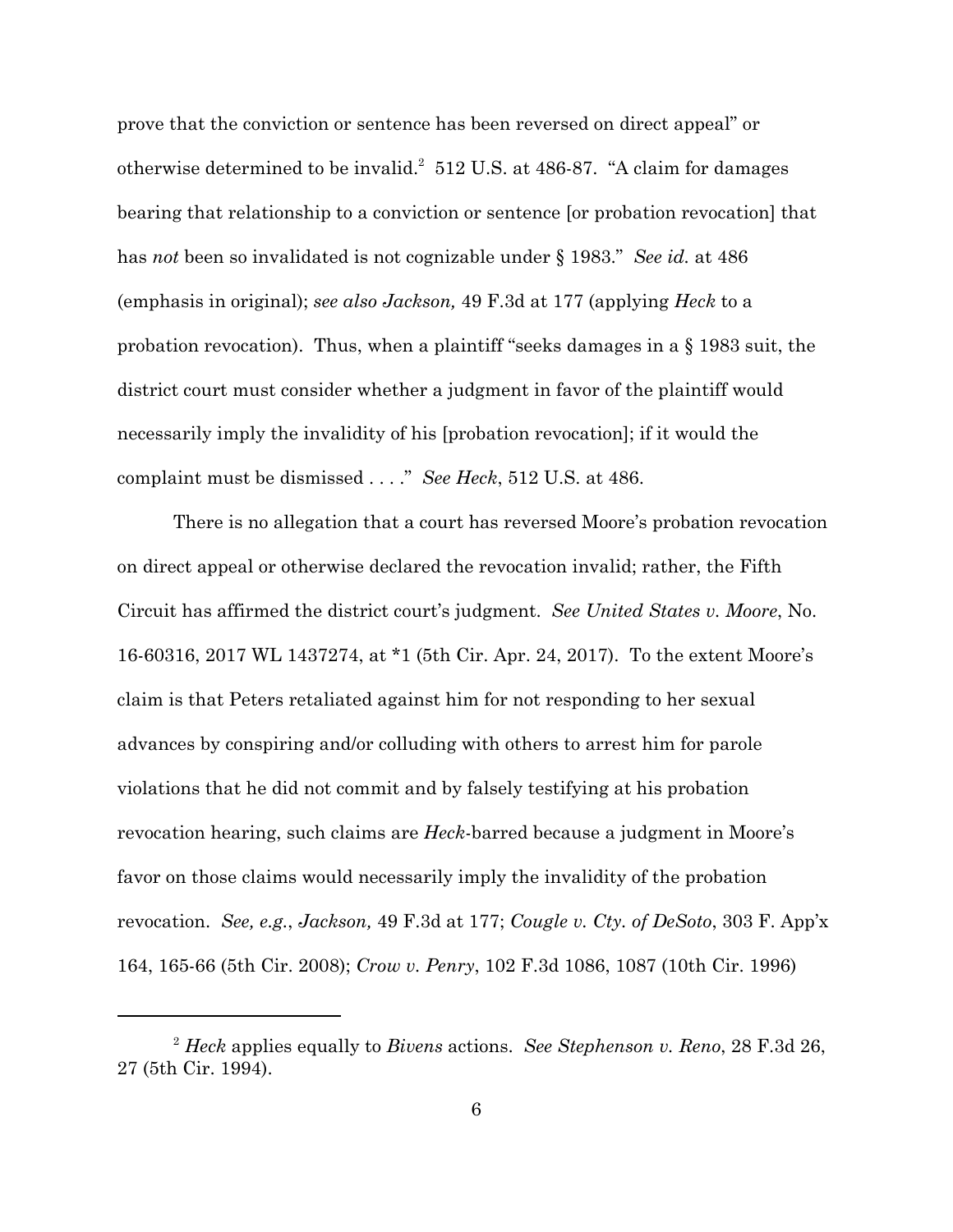(*Heck* barred a plaintiff's claim that a "probation officer and others conspired to have . . . search and arrest warrants issued and that the probation officer falsely testified at his probation revocation hearing" because such claim "necessarily implie[d] the invalidity of his parole revocation" and "amount[ed] to a collateral attack on his parole revocation and subsequent incarceration"); *Walde v. Guertler*, No. CIVA306CV00466, 2006 WL 5444361, at \*1 (E.D. Va. July 19, 2006), *aff'd*, 210 F. App'x 315, \*1 (4th Cir. 2006); *Williams v. Hill*, 74 F.3d 1339, 1341 (D.C. Cir. 1996).

All of Moore's claims against Defendant Patterson stem from Moore's allegation that Patterson colluded with Peters to falsify charges against Moore so that Moore's probation would be revoked. Accordingly, the Court is of the opinion that Moore's claims against Patterson are also *Heck*-barred under the law set forth above. *See, e.g.*, *Jackson,* 49 F.3d at 177. The Court will order Moore to show cause in writing why the claims against Patterson should not also be dismissed.

*Heck* does not bar Moore's claims related to Peters' alleged sexual advances and comments, as a judgment in favor on those claims would not necessarily imply the invalidity of Moore's probation revocation. *See, e.g.*, *Skinner v. Switzer*, 562 U.S. 521, 534 (2011). As a result, the Court must determine whether these claims are barred by quasi-judicial or qualified immunity.

### **B. QUASI-JUDICIAL IMMUNITY**

Peters argues that she is entitled to quasi-judicial immunity because all of Moore's claims against her "took place while in her capacity as a Supervisory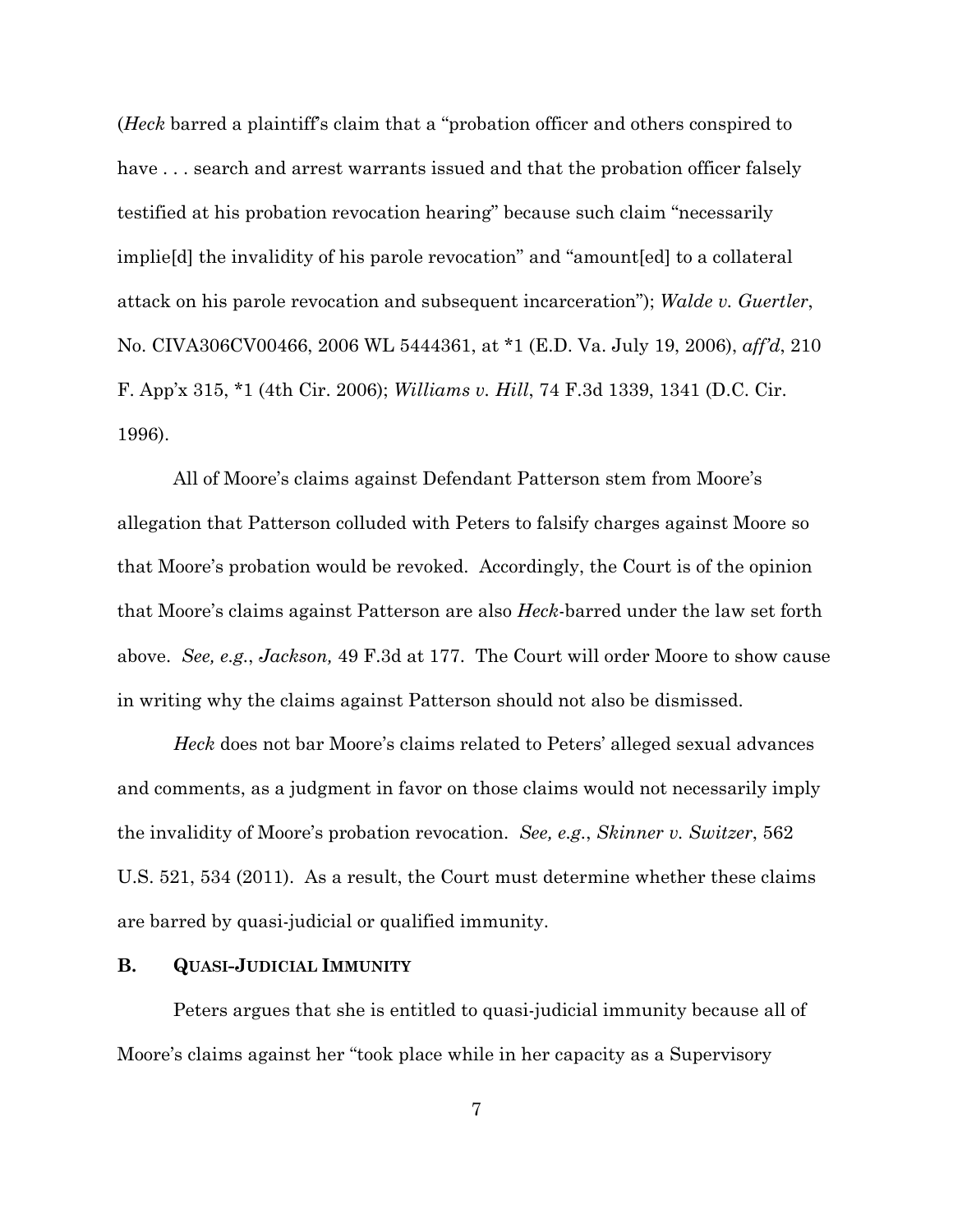United States Probation Officer and during Mr. Moore's supervised release. Here, the functions at issue are critical to the judicial process, *e.g.*, the execution of the court's orders of supervised release . . . . " (Peters Mem. 5, ECF No. 32). Judges "are absolutely immune from liability for judicial acts that are not performed in clear absence of all jurisdiction, however erroneous the act and however evil the motive." *See Johnson v. Kegans*, 870 F.2d 992, 995 (5th Cir. 1989). "Officials whose responsibilities are 'functionally comparable' to those of a judge are also absolutely immune from liability.'" *Id.* (citation omitted). "These officials are sometimes labeled 'quasi-judicial' officials and . . . need not be members of the judiciary." *See id.* at 996. "Prosecutors and other necessary participants in the judicial process enjoy 'quasi-judicial' immunity as well." *Id.* 

"The 'cluster' of absolute immunities that protect participants in judicial . . . proceedings exist to help guarantee an independent, disinterested decision-making process." *Id.* "These absolute immunities prevent the harassment and intimidation that could otherwise result if disgruntled litigants–particularly criminal defendants [who] have their liberty at stake–could vent their anger by suing either the person who presented the decision maker with adverse information or the person or persons who rendered an adverse decision." *See id.* at 996-97.

Peters is immune for her alleged actions in falsely providing information, including testimony, that Moore claims resulted in his probation revocation. *See generally Briscoe v. LaHue*, 460 U.S. 325 (1983); *see also, e.g.*, *Galarza-Morales v. Means*, No. 4:16-CV-140-O, 2016 WL 9049520, at \*2-3 (N.D. Tex. Apr. 7, 2016)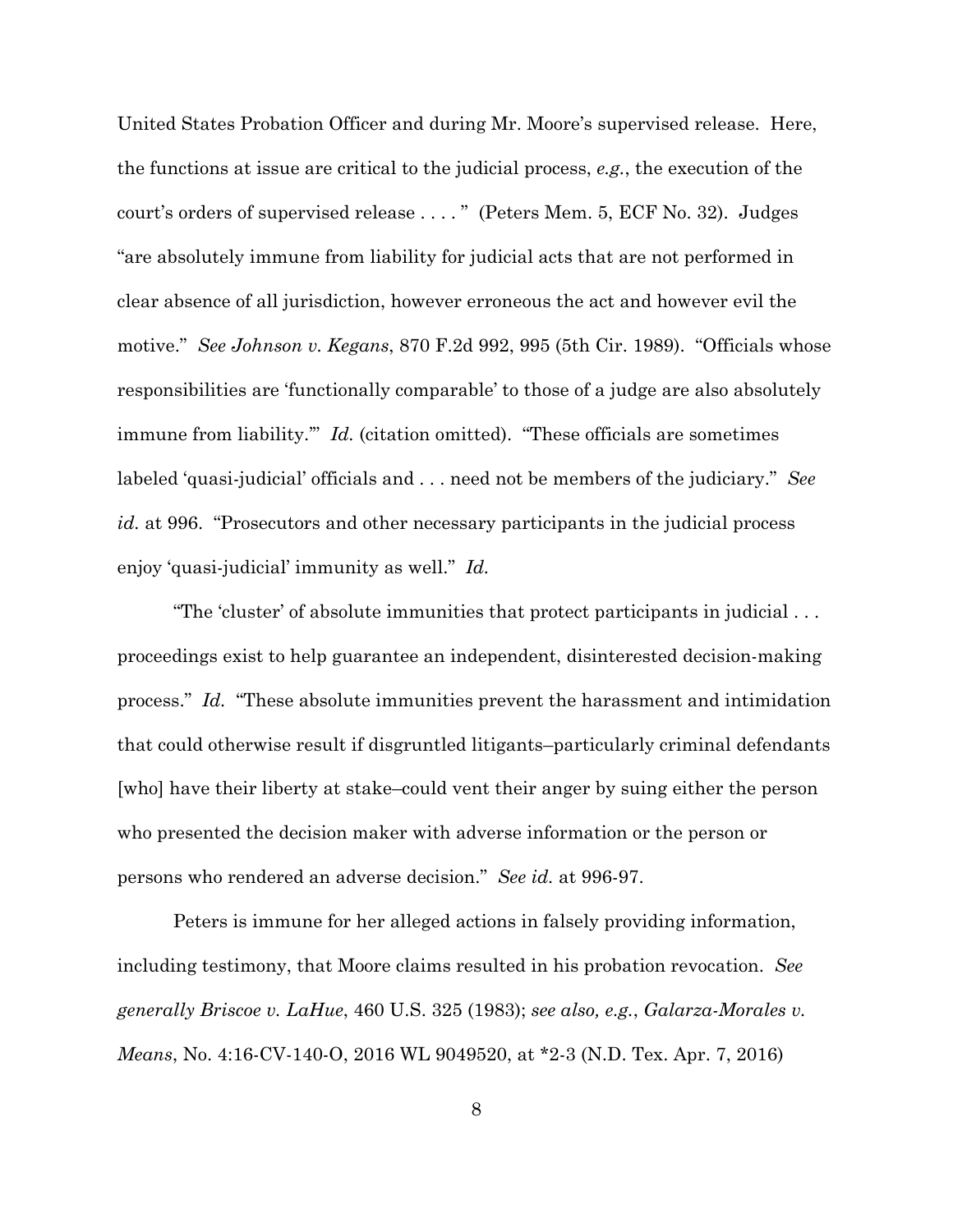("Plaintiff seeks to hold [two] Probation Officers . . . liable based upon their involvement in the revocation of his supervised release. Such involvement on the part of probation officers is quasi-judicial in nature and, as such, is protected by absolute immunity. . . . Plaintiff cannot recover from these Defendants.") (citing *Farrish v. Miss. State Parole Bd.*, 836 F.2d 969, 975-76 (5th Cir. 1988)). The Court is of the opinion that Patterson is also immune with respect to any similar claims against him, and, thus, Moore should address this issue in his show cause response.

 Nevertheless, the Court is unpersuaded that judicial immunity for probation officers is as extensive as Peters argues, and finds that dismissal at this juncture is unwarranted on this ground, except with respect to Moore's claims that Peters falsely gave information that resulted in his probation revocation.<sup>3</sup> Therefore, the Court will turn to whether Peters has qualified immunity with respect to Moore's remaining allegations related to sexual advances and comments.

## **C. QUALIFIED IMMUNITY**

Peters states that even if she does not have quasi-judicial immunity, she still has qualified immunity from Moore's claims. When a government official defendant invokes qualified immunity, the burden is on the plaintiff to demonstrate that the defense does not apply, but "all inferences are drawn in his favor." *See Brauner v. Coody*, 793 F.3d 493, 497 (5th Cir. 2015) (citation, quotation marks, and brackets omitted); *see also Tolan v. Cotton*, 134 S. Ct. 1861, 1866 (2014).

<sup>3</sup> Such claims are also *Heck*-barred, as discussed above.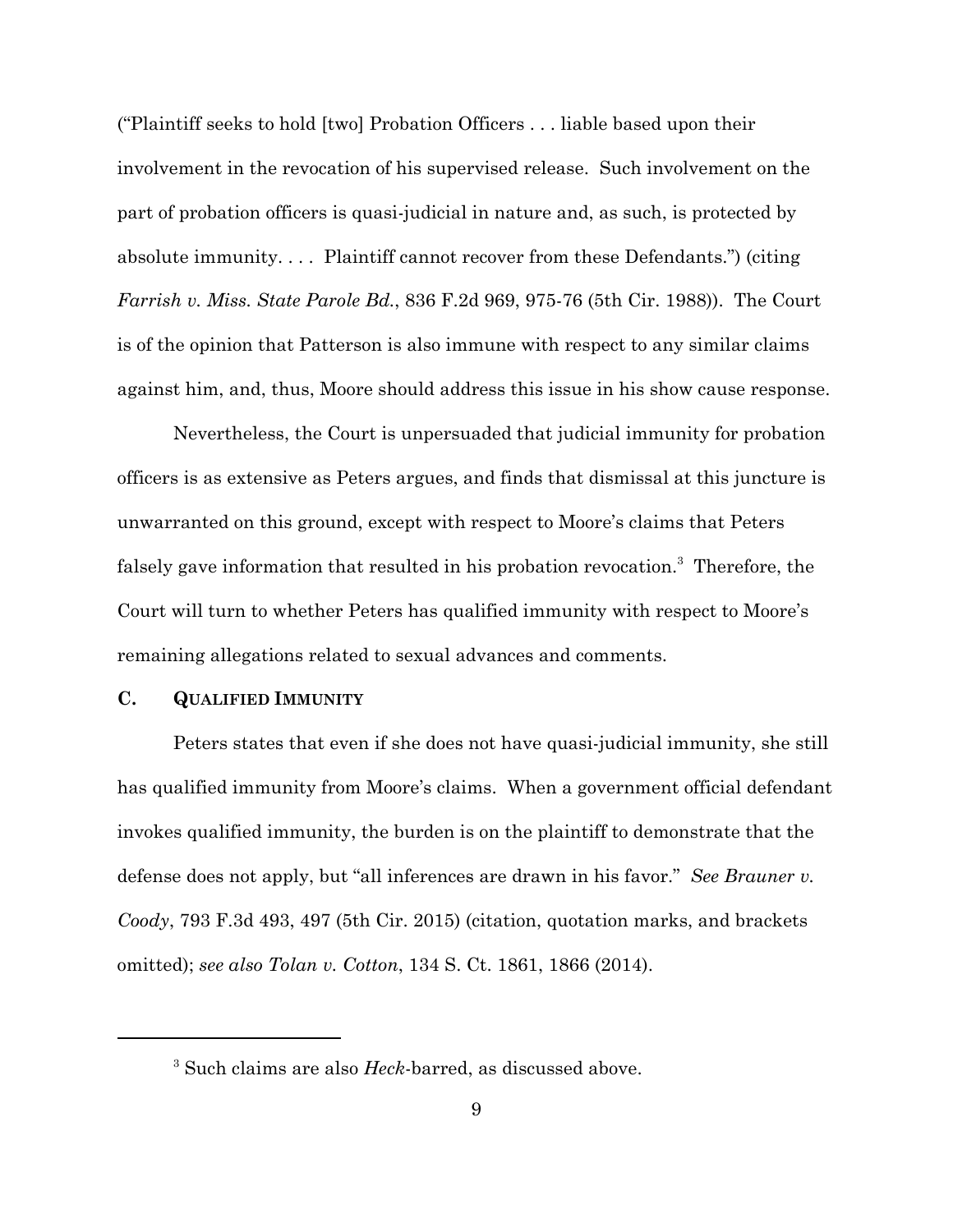In evaluating qualified immunity, the Court considers (1) whether the plaintiff has alleged a violation of a constitutional right, and (2) whether that right was clearly established at the time of the alleged misconduct. *Saucier v. Katz*, 533 U.S. 194, 200 (2001), *overruled in part by Pearson v. Callahan*, 555 U.S. 223 (2009). "If the plaintiff fails to state a constitutional claim or if the defendant's conduct was objectively reasonable under clearly established law, then the government official is entitled to qualified immunity." *Hampton v. Oktibbeha Cty. Sheriff' Dep't*, 480 F.3d 358, 363 (5th Cir. 2007).

Claims by federal prisoners of sexual harassment by federal prison guards are generally analyzed under the Eighth Amendment and its protections against cruel and unusual punishment. *See Barney v. Pulsipher*, 143 F.3d 1299, 1312 n.15 (10th Cir. 1998); *see also, e.g.*, *Lewis v. Hudson*, No. 4:14-CV-359-A, 2014 WL 3420815, at \*2 (N.D. Tex. July 14, 2014). Moore was on probation and not incarcerated at the time he states that Peters harassed him. The Court has not located a Fifth Circuit case addressing whether the Eighth Amendment applies to a probationer's claims such as Moore's, "[b]ut even if [that] Amendment does not apply, the protections afforded probationers would at least be as great as those afforded prisoners under the Eighth Amendment." *See Hoffman v. Stulga*, No. SA-09-CA-0618-XR, 2011 WL 13202936, at \*4 (W.D. Tex. Jan. 10, 2011). In any event, assuming Moore's claims are cognizable under the Eighth Amendment, they fail to state a claim.

Although Moore couches his allegations in terms of "sexual assault," he has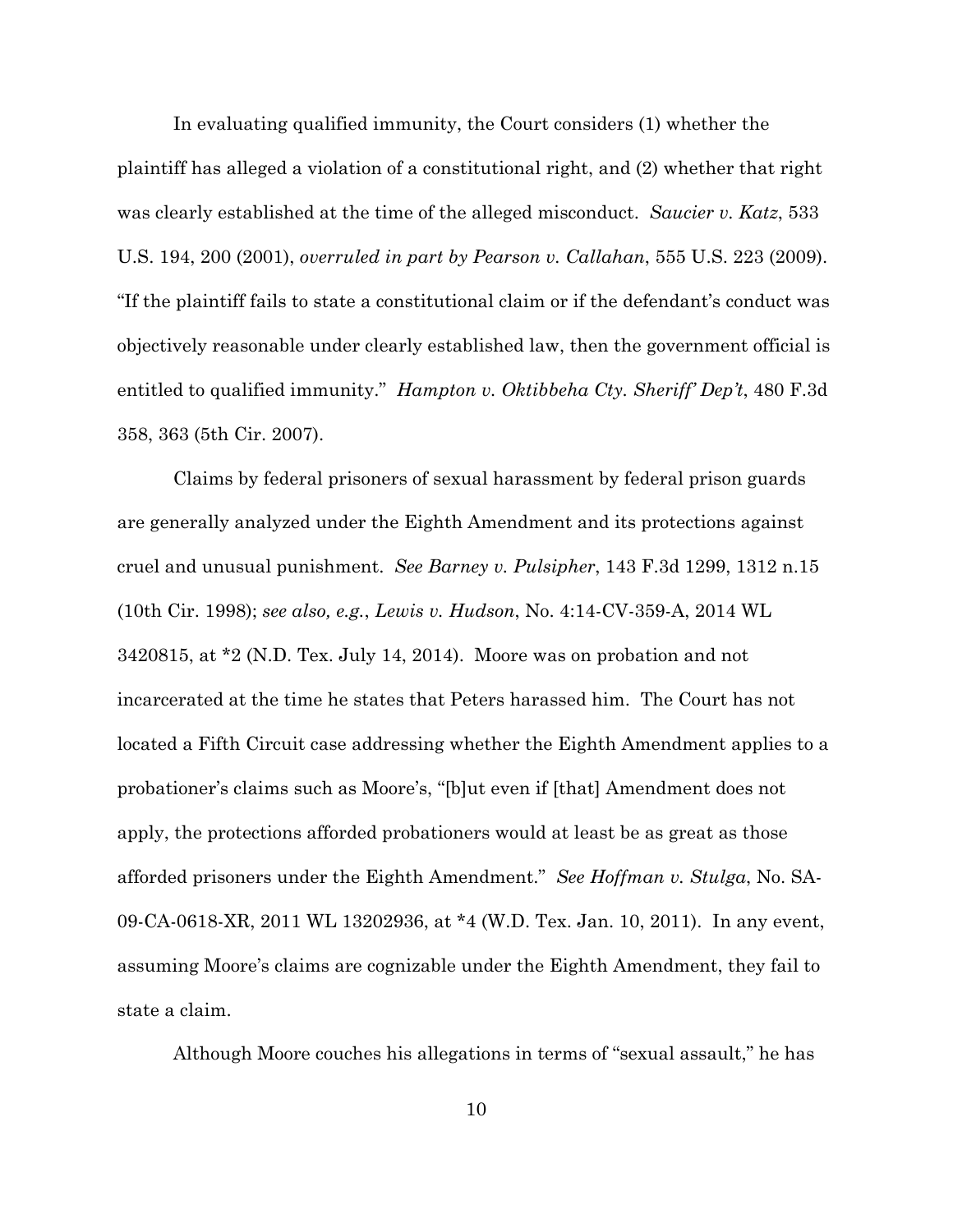never claimed in either his Complaint or at the screening hearing that Peters ever physically touched him. Instead, he claims that Peters engaged in conduct such as making sexual comments, inquiring about his sex life, and making sexual propositions/advances while he was on supervised release, including in the context of three urine tests.<sup>4</sup>

However, "[v]erbal sexual harassment does not violate [Moore]'s constitutional rights . . . ." *See Jane Doe 5 v. City of Halton City*, 106 F. App'x 906, 908 (5th Cir. 2004); *see also, e.g.*, *Leflore v. Carroll-Montgomery RCF*, No. 4:13CV147-GHD-SSA, 2014 WL 1276494, at \*3 (N.D. Miss. Mar. 27, 2014); *Smith v. Rivera*, No. 1:14-CV-148, 2015 WL 7455529, at \*1 (E.D. Tex. Nov. 23, 2015); *Lewis*, 2014 WL 3420815, at \*2. The alleged urine test incidents do not change this result, either. *See, e.g.*, *Williams v. Cmty. Sols., Inc.*, 932 F. Supp. 2d 323, 329-31 (D. Conn. 2013); *see also Davis v. Chairman, Tex. Bd. of Criminal Justice*, No. 6:10CV646, 2011 WL 2600900, at \*2 (E.D. Tex. May 27, 2011), *rep. and rec. adopted*, 2011 WL 2669327, at \*2-3 (E.D. Tex. July 6, 2011). Because Moore has not stated a constitutional claim against Peters, the Court is of the opinion that Peters is entitled to qualified immunity on the remaining claims against her.

#### **CONCLUSION**

To the extent the Court has not addressed any of the arguments made with

<sup>&</sup>lt;sup>4</sup> It is unclear to the Court if Moore is alleging a single urine test incident, or three separate incidents. For purposes of this Motion, the Court will assume that there were three incidents.